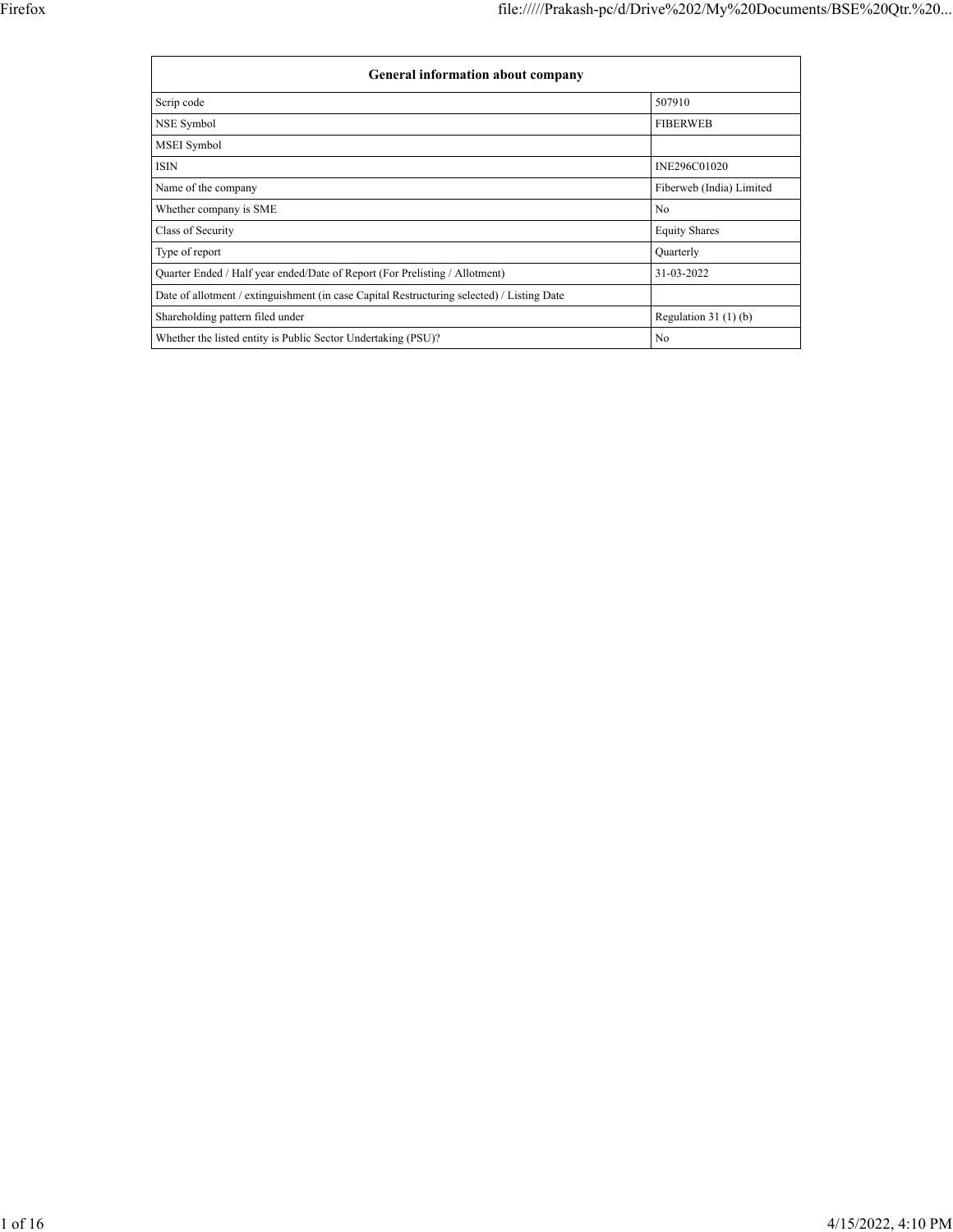|                | <b>Declaration</b>                                                                        |                |                                |                       |                            |  |  |  |  |
|----------------|-------------------------------------------------------------------------------------------|----------------|--------------------------------|-----------------------|----------------------------|--|--|--|--|
| Sr.<br>No.     | Particular                                                                                | Yes/No         | Promoter and<br>Promoter Group | Public<br>shareholder | Non Promoter-Non<br>Public |  |  |  |  |
| 1              | Whether the Listed Entity has issued any partly paid up<br>shares?                        | N <sub>0</sub> | No                             | No                    | N <sub>0</sub>             |  |  |  |  |
| $\overline{c}$ | Whether the Listed Entity has issued any Convertible<br>Securities?                       | N <sub>0</sub> | N <sub>0</sub>                 | N <sub>0</sub>        | N <sub>0</sub>             |  |  |  |  |
| 3              | Whether the Listed Entity has issued any Warrants?                                        | No             | No                             | No                    | No                         |  |  |  |  |
| 4              | Whether the Listed Entity has any shares against which<br>depository receipts are issued? | N <sub>o</sub> | N <sub>0</sub>                 | N <sub>0</sub>        | N <sub>0</sub>             |  |  |  |  |
| 5              | Whether the Listed Entity has any shares in locked-in?                                    | No.            | N <sub>0</sub>                 | N <sub>0</sub>        | No                         |  |  |  |  |
| 6              | Whether any shares held by promoters are pledge or<br>otherwise encumbered?               | No             | No                             |                       |                            |  |  |  |  |
| $\overline{7}$ | Whether company has equity shares with differential<br>voting rights?                     | No             | No                             | No                    | No                         |  |  |  |  |
| 8              | Whether the listed entity has any significant beneficial<br>owner?                        | <b>Yes</b>     |                                |                       |                            |  |  |  |  |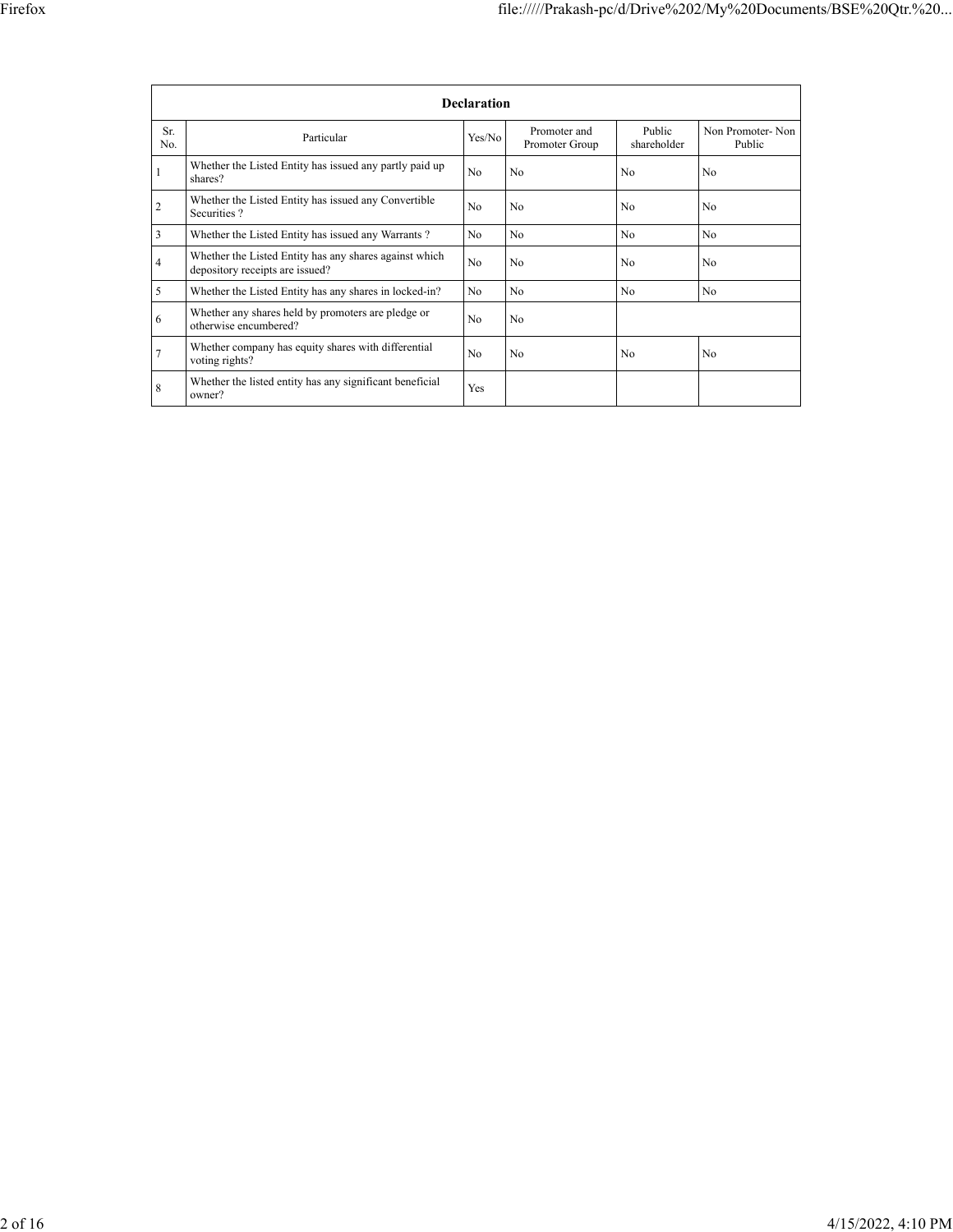| Table I - Summary Statement holding of specified securities |                                                |                        |                                   |                           |                          |                                  |                                                                                                                              |                                                                  |               |          |                     |
|-------------------------------------------------------------|------------------------------------------------|------------------------|-----------------------------------|---------------------------|--------------------------|----------------------------------|------------------------------------------------------------------------------------------------------------------------------|------------------------------------------------------------------|---------------|----------|---------------------|
| Category<br>(1)                                             |                                                | Category of<br>Nos. Of | No. of                            | No. Of<br>Partly<br>paid- | No. Of<br>shares         | Total nos.<br>shares held        | Shareholding as<br>a % of total no.<br>of shares<br>(calculated as<br>per SCRR,<br>1957) (VIII) As<br>$a\%$ of<br>$(A+B+C2)$ | Number of Voting Rights held in each<br>class of securities (IX) |               |          |                     |
|                                                             | shareholder<br>(II)                            | shareholders<br>(III)  | fully paid<br>up equity<br>shares | up<br>equity              | underlying<br>Depository | $(VII) =$<br>$(IV)+(V)+$<br>(VI) |                                                                                                                              | No of Voting (XIV) Rights                                        |               |          | Total as a          |
|                                                             |                                                |                        | $held$ (IV)                       | shares<br>held<br>(V)     | Receipts<br>(VI)         |                                  |                                                                                                                              | Class eg:<br>X                                                   | Class<br>eg:y | Total    | $%$ of<br>$(A+B+C)$ |
| (A)                                                         | Promoter &<br>Promoter<br>Group                | 5                      | 13339261                          |                           |                          | 13339261                         | 46.33                                                                                                                        | 13339261                                                         |               | 13339261 | 46.33               |
| (B)                                                         | Public                                         | 20939                  | 15452449                          |                           |                          | 15452449                         | 53.67                                                                                                                        | 15452449                                                         |               | 15452449 | 53.67               |
| (C)                                                         | Non<br>Promoter-<br>Non Public                 |                        |                                   |                           |                          |                                  |                                                                                                                              |                                                                  |               |          |                     |
| (C1)                                                        | <b>Shares</b><br>underlying<br><b>DRs</b>      |                        |                                   |                           |                          |                                  |                                                                                                                              |                                                                  |               |          |                     |
| (C2)                                                        | Shares held<br>by<br>Employee<br><b>Trusts</b> |                        |                                   |                           |                          |                                  |                                                                                                                              |                                                                  |               |          |                     |
|                                                             | Total                                          | 20944                  | 28791710                          |                           |                          | 28791710                         | 100                                                                                                                          | 28791710                                                         |               | 28791710 | 100                 |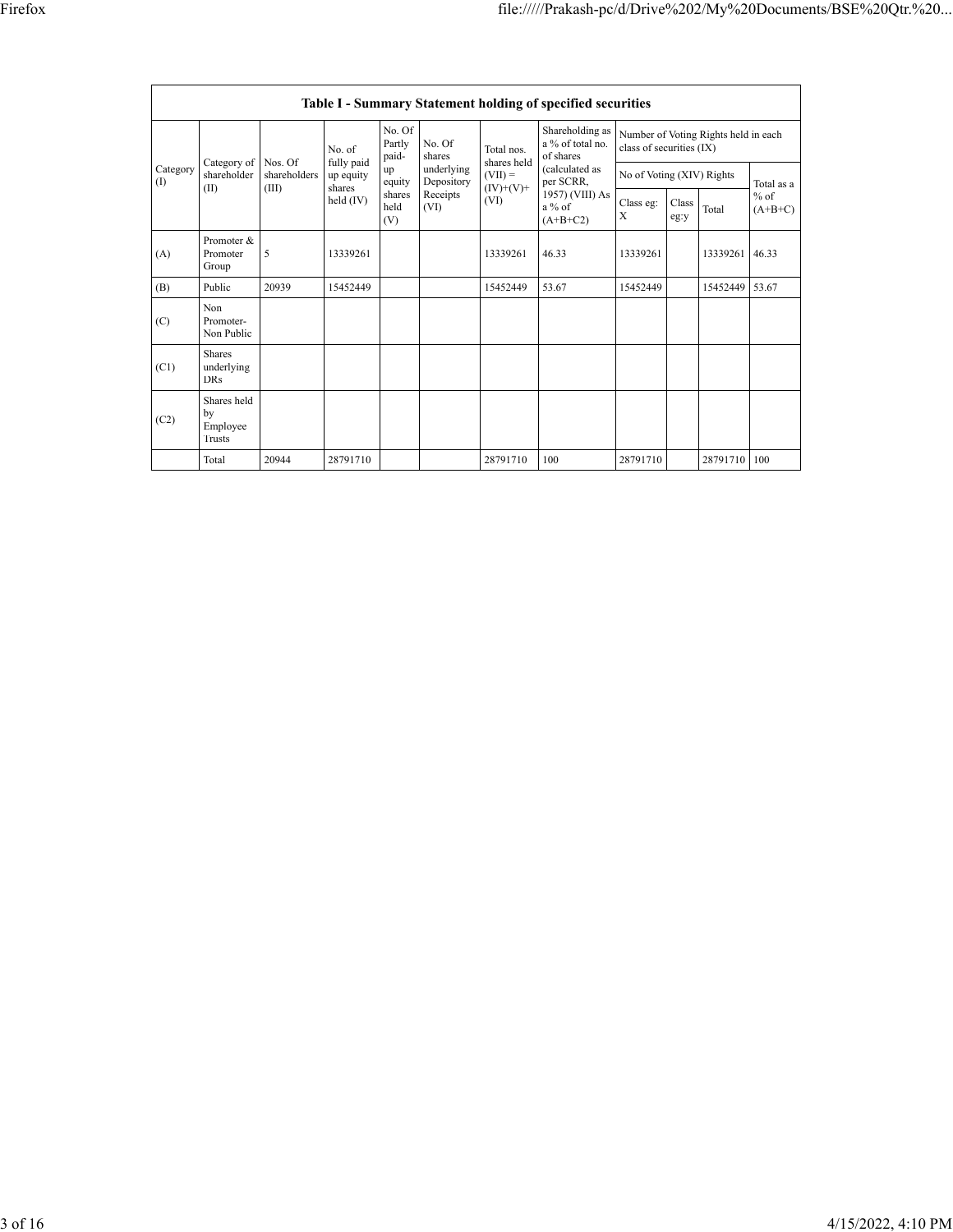|                 |                                                |                                                      |                                               |                                                                             | <b>Table I - Summary Statement holding of specified securities</b>                                         |            |                                                |                         |                                                    |                                       |
|-----------------|------------------------------------------------|------------------------------------------------------|-----------------------------------------------|-----------------------------------------------------------------------------|------------------------------------------------------------------------------------------------------------|------------|------------------------------------------------|-------------------------|----------------------------------------------------|---------------------------------------|
| Category<br>(1) | Category of<br>shareholder<br>(II)             | No. Of<br><b>Shares</b><br>Underlying<br>Outstanding | No. of<br>Shares<br>Underlying<br>Outstanding | No. Of Shares<br>Underlying<br>Outstanding<br>convertible<br>securities and | Shareholding, as<br>a % assuming full<br>conversion of<br>convertible<br>securities (as a<br>percentage of |            | Number of<br>Locked in<br>shares (XII)         | <b>Shares</b><br>(XIII) | Number of<br>pledged or<br>otherwise<br>encumbered | Number of<br>equity shares<br>held in |
|                 |                                                | convertible<br>securities $(X)$                      | Warrants<br>$(X_i)$                           | No. Of<br>Warrants (Xi)<br>(a)                                              | diluted share<br>capital) $(XI)=$<br>(VII)+(X) As a $\%$<br>of $(A+B+C2)$                                  | No.<br>(a) | As a $\%$<br>of total<br>Shares<br>held<br>(b) | No.<br>(a)              | As a $%$<br>of total<br><b>Shares</b><br>held(b)   | dematerialized<br>form (XIV)          |
| (A)             | Promoter &<br>Promoter<br>Group                |                                                      |                                               |                                                                             | 46.33                                                                                                      |            |                                                |                         |                                                    | 13339261                              |
| (B)             | Public                                         |                                                      |                                               |                                                                             | 53.67                                                                                                      |            |                                                |                         |                                                    | 14267470                              |
| (C)             | Non<br>Promoter-<br>Non Public                 |                                                      |                                               |                                                                             |                                                                                                            |            |                                                |                         |                                                    |                                       |
| (C1)            | <b>Shares</b><br>underlying<br><b>DRs</b>      |                                                      |                                               |                                                                             |                                                                                                            |            |                                                |                         |                                                    |                                       |
| (C2)            | Shares held<br>by<br>Employee<br><b>Trusts</b> |                                                      |                                               |                                                                             |                                                                                                            |            |                                                |                         |                                                    |                                       |
|                 | Total                                          |                                                      |                                               |                                                                             | 100                                                                                                        |            |                                                |                         |                                                    | 27606731                              |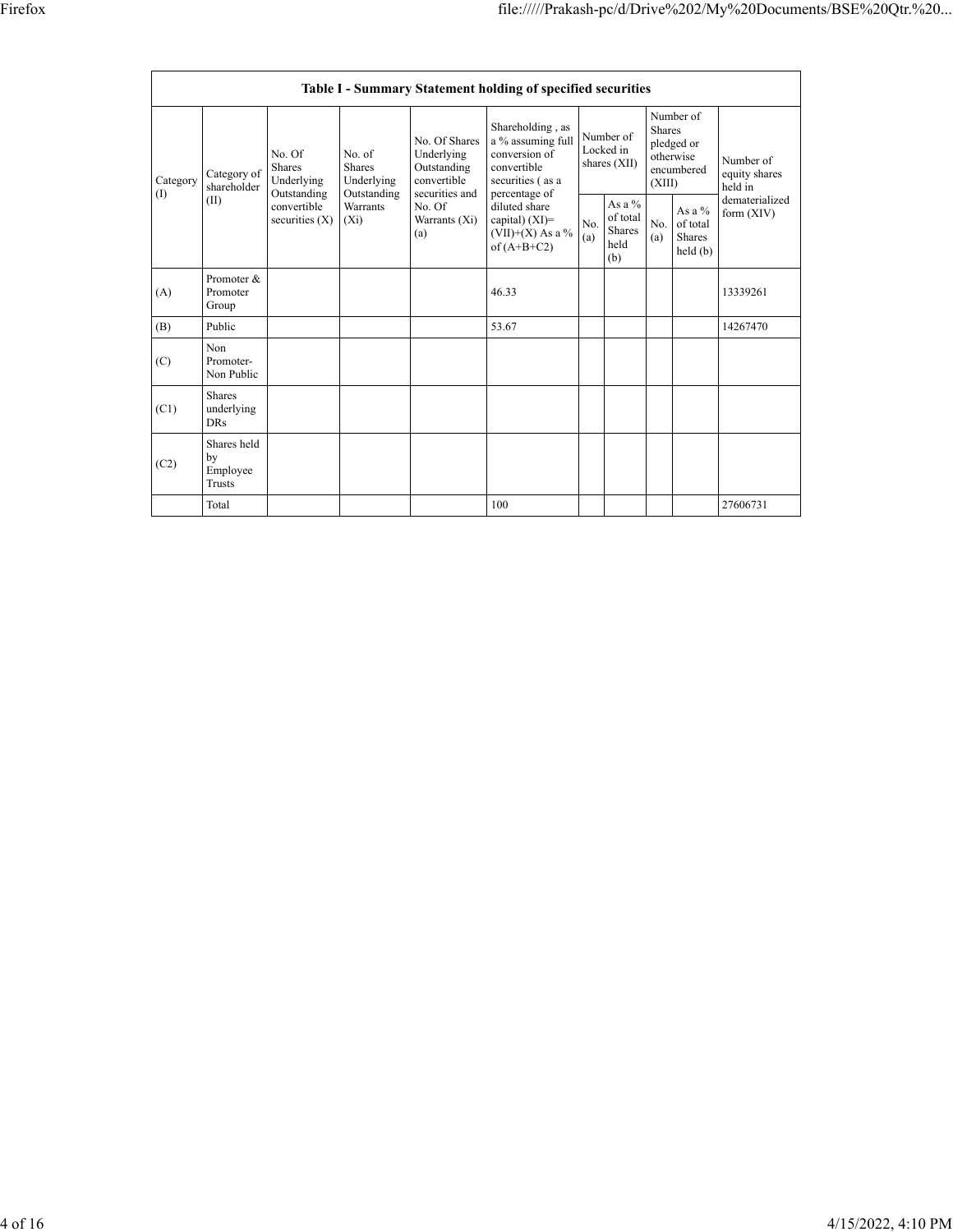| Table II - Statement showing shareholding pattern of the Promoter and Promoter Group          |                                                                                                                     |                                                                              |                                                |                       |                          |                      |                                           |                               |               |                                 |                                 |
|-----------------------------------------------------------------------------------------------|---------------------------------------------------------------------------------------------------------------------|------------------------------------------------------------------------------|------------------------------------------------|-----------------------|--------------------------|----------------------|-------------------------------------------|-------------------------------|---------------|---------------------------------|---------------------------------|
|                                                                                               |                                                                                                                     |                                                                              | No. of                                         | No.<br>Of<br>Partly   | No. Of<br>shares         | Total nos.<br>shares | Shareholding<br>as a % of<br>total no. of | each class of securities (IX) |               | Number of Voting Rights held in |                                 |
| Sr.                                                                                           | Category & Name<br>of the<br>Shareholders (I)                                                                       | Nos. Of<br>shareholders<br>(III)                                             | fully paid<br>up equity<br>shares<br>held (IV) | paid-<br>up<br>equity | underlying<br>Depository | held (VII)           | shares<br>(calculated<br>as per SCRR,     | No of Voting (XIV) Rights     |               |                                 | Total<br>as a %                 |
|                                                                                               |                                                                                                                     |                                                                              |                                                | shares<br>held<br>(V) | Receipts<br>(VI)         | $(IV)+(V)+$<br>(VI)  | 1957) (VIII)<br>As a % of<br>$(A+B+C2)$   | Class eg:<br>Χ                | Class<br>eg:y | Total                           | of<br>Total<br>Voting<br>rights |
| A                                                                                             | Table II - Statement showing shareholding pattern of the Promoter and Promoter Group                                |                                                                              |                                                |                       |                          |                      |                                           |                               |               |                                 |                                 |
| (1)                                                                                           | Indian                                                                                                              |                                                                              |                                                |                       |                          |                      |                                           |                               |               |                                 |                                 |
| (a)                                                                                           | Individuals/Hindu<br>undivided Family                                                                               | $\overline{4}$                                                               | 9817798                                        |                       |                          | 9817798              | 34.1                                      | 9817798                       |               | 9817798                         | 34.1                            |
| (d)                                                                                           | Any Other<br>(specify)                                                                                              | 1                                                                            | 3521463                                        |                       |                          | 3521463              | 12.23                                     | 3521463                       |               | 3521463                         | 12.23                           |
| Sub-Total<br>(A)(1)                                                                           |                                                                                                                     | 5                                                                            | 13339261                                       |                       |                          | 13339261             | 46.33                                     | 13339261                      |               | 13339261                        | 46.33                           |
| (2)                                                                                           | Foreign                                                                                                             |                                                                              |                                                |                       |                          |                      |                                           |                               |               |                                 |                                 |
| Total<br>Shareholding<br>of Promoter<br>and<br>Promoter<br>Group<br>$(A)=(A)$<br>$(1)+(A)(2)$ |                                                                                                                     | 5                                                                            | 13339261                                       |                       |                          | 13339261             | 46.33                                     | 13339261                      |               | 13339261                        | 46.33                           |
| B                                                                                             |                                                                                                                     | Table III - Statement showing shareholding pattern of the Public shareholder |                                                |                       |                          |                      |                                           |                               |               |                                 |                                 |
| (1)                                                                                           | Institutions                                                                                                        |                                                                              |                                                |                       |                          |                      |                                           |                               |               |                                 |                                 |
| (a)                                                                                           | Mutual Funds                                                                                                        | 9                                                                            | 53016                                          |                       |                          | 53016                | 0.18                                      | 53016                         |               | 53016                           | 0.18                            |
| (f)                                                                                           | Financial<br>Institutions/<br><b>Banks</b>                                                                          | 4                                                                            | 1068                                           |                       |                          | 1068                 | $\boldsymbol{0}$                          | 1068                          |               | 1068                            | $\boldsymbol{0}$                |
| Sub-Total<br>(B)(1)                                                                           |                                                                                                                     | 13                                                                           | 54084                                          |                       |                          | 54084                | 0.19                                      | 54084                         |               | 54084                           | 0.19                            |
| (3)                                                                                           | Non-institutions                                                                                                    |                                                                              |                                                |                       |                          |                      |                                           |                               |               |                                 |                                 |
| (a(i))                                                                                        | Individuals -<br>i.Individual<br>shareholders<br>holding nominal<br>share capital up to<br>Rs. 2 lakhs.             | 20107                                                                        | 9608979                                        |                       |                          | 9608979              | 33.37                                     | 9608979                       |               | 9608979                         | 33.37                           |
| (a(ii))                                                                                       | Individuals - ii.<br>Individual<br>shareholders<br>holding nominal<br>share capital in<br>excess of Rs. 2<br>lakhs. | 72                                                                           | 3743523                                        |                       |                          | 3743523              | 13                                        | 3743523                       |               | 3743523                         | 13                              |
| (e)                                                                                           | Any Other<br>(specify)                                                                                              | 747                                                                          | 2045863                                        |                       |                          | 2045863              | 7.11                                      | 2045863                       |               | 2045863                         | 7.11                            |
| Sub-Total<br>(B)(3)                                                                           |                                                                                                                     | 20926                                                                        | 15398365                                       |                       |                          | 15398365             | 53.48                                     | 15398365                      |               | 15398365                        | 53.48                           |
| <b>Total Public</b><br>Shareholding<br>$(B)= (B)$<br>$(1)+(B)$<br>$(2)+(B)(3)$                |                                                                                                                     | 20939                                                                        | 15452449                                       |                       |                          | 15452449             | 53.67                                     | 15452449                      |               | 15452449                        | 53.67                           |
| С                                                                                             | Table IV - Statement showing shareholding pattern of the Non Promoter- Non Public shareholder                       |                                                                              |                                                |                       |                          |                      |                                           |                               |               |                                 |                                 |
| Total (<br>$A+B+C2$ )                                                                         |                                                                                                                     | 20944                                                                        | 28791710                                       |                       |                          | 28791710             | 100                                       | 28791710                      |               | 28791710                        | 100                             |
| Total<br>$(A+B+C)$                                                                            |                                                                                                                     | 20944                                                                        | 28791710                                       |                       |                          | 28791710             | 100                                       | 28791710                      |               | 28791710                        | 100                             |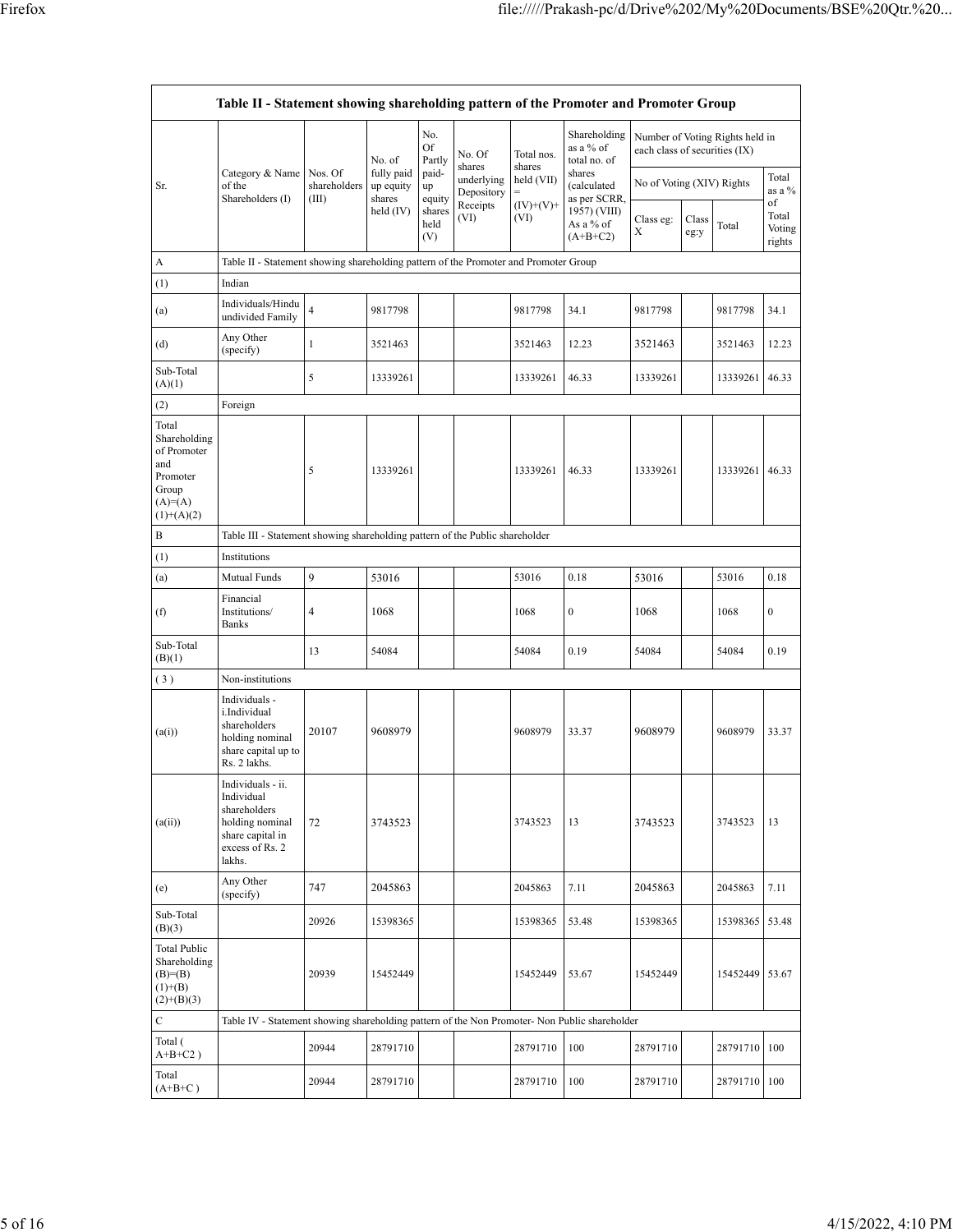| Table II - Statement showing shareholding pattern of the Promoter and Promoter Group   |                                                                               |                                            |                                                                                                                                                                                                                                                                                                          |                                                                                               |                                           |            |                                                                               |              |                                                         |
|----------------------------------------------------------------------------------------|-------------------------------------------------------------------------------|--------------------------------------------|----------------------------------------------------------------------------------------------------------------------------------------------------------------------------------------------------------------------------------------------------------------------------------------------------------|-----------------------------------------------------------------------------------------------|-------------------------------------------|------------|-------------------------------------------------------------------------------|--------------|---------------------------------------------------------|
| Sr.                                                                                    | No. Of Shares<br>Underlying<br>Outstanding<br>convertible<br>securities $(X)$ | No. of Shares<br>Underlying<br>Outstanding | Shareholding, as a<br>No. Of Shares<br>% assuming full<br>Underlying<br>conversion of<br>Outstanding<br>convertible<br>convertible<br>securities (as a<br>securities and<br>percentage of<br>No. Of<br>diluted share<br>capital) $(XI)$ =<br>Warrants (Xi)<br>$(VII)+(X)$ As a %<br>(a)<br>of $(A+B+C2)$ |                                                                                               | Number of<br>Locked in<br>shares $(XII)$  |            | Number of<br><b>Shares</b><br>pledged or<br>otherwise<br>encumbered<br>(XIII) |              | Number of<br>equity shares<br>held in<br>dematerialized |
|                                                                                        |                                                                               | Warrants $(X_i)$                           |                                                                                                                                                                                                                                                                                                          | No.<br>(a)                                                                                    | As a $%$<br>of total<br>Shares<br>held(b) | No.<br>(a) | As a $%$<br>of total<br><b>Shares</b><br>held(b)                              | form $(XIV)$ |                                                         |
| A                                                                                      |                                                                               |                                            |                                                                                                                                                                                                                                                                                                          | Table II - Statement showing shareholding pattern of the Promoter and Promoter Group          |                                           |            |                                                                               |              |                                                         |
| (1)                                                                                    | Indian                                                                        |                                            |                                                                                                                                                                                                                                                                                                          |                                                                                               |                                           |            |                                                                               |              |                                                         |
| (a)                                                                                    |                                                                               |                                            |                                                                                                                                                                                                                                                                                                          | 34.1                                                                                          |                                           |            |                                                                               |              | 9817798                                                 |
| (d)                                                                                    |                                                                               |                                            |                                                                                                                                                                                                                                                                                                          | 12.23                                                                                         |                                           |            |                                                                               |              | 3521463                                                 |
| Sub-Total<br>(A)(1)                                                                    |                                                                               |                                            |                                                                                                                                                                                                                                                                                                          | 46.33                                                                                         |                                           |            |                                                                               |              | 13339261                                                |
| (2)                                                                                    | Foreign                                                                       |                                            |                                                                                                                                                                                                                                                                                                          |                                                                                               |                                           |            |                                                                               |              |                                                         |
| Total<br>Shareholding of<br>Promoter and<br>Promoter Group<br>$(A)=A)$<br>$(1)+(A)(2)$ |                                                                               |                                            |                                                                                                                                                                                                                                                                                                          | 46.33                                                                                         |                                           |            |                                                                               |              | 13339261                                                |
| B                                                                                      |                                                                               |                                            |                                                                                                                                                                                                                                                                                                          | Table III - Statement showing shareholding pattern of the Public shareholder                  |                                           |            |                                                                               |              |                                                         |
| (1)                                                                                    | Institutions                                                                  |                                            |                                                                                                                                                                                                                                                                                                          |                                                                                               |                                           |            |                                                                               |              |                                                         |
| (a)                                                                                    |                                                                               |                                            |                                                                                                                                                                                                                                                                                                          | 0.18                                                                                          |                                           |            |                                                                               |              | 48                                                      |
| (f)                                                                                    |                                                                               |                                            |                                                                                                                                                                                                                                                                                                          | $\mathbf{0}$                                                                                  |                                           |            |                                                                               |              | 600                                                     |
| Sub-Total<br>(B)(1)                                                                    |                                                                               |                                            |                                                                                                                                                                                                                                                                                                          | 0.19                                                                                          |                                           |            |                                                                               |              | 648                                                     |
| (3)                                                                                    | Non-institutions                                                              |                                            |                                                                                                                                                                                                                                                                                                          |                                                                                               |                                           |            |                                                                               |              |                                                         |
| (a(i))                                                                                 |                                                                               |                                            |                                                                                                                                                                                                                                                                                                          | 33.37                                                                                         |                                           |            |                                                                               |              | 8568890                                                 |
| (a(ii))                                                                                |                                                                               |                                            |                                                                                                                                                                                                                                                                                                          | 13                                                                                            |                                           |            |                                                                               |              | 3743523                                                 |
| (e)                                                                                    |                                                                               |                                            |                                                                                                                                                                                                                                                                                                          | 7.11                                                                                          |                                           |            |                                                                               |              | 1954409                                                 |
| Sub-Total<br>(B)(3)                                                                    |                                                                               |                                            |                                                                                                                                                                                                                                                                                                          | 53.48                                                                                         |                                           |            |                                                                               |              | 14266822                                                |
| Total Public<br>Shareholding<br>$(B)=(B)(1)+(B)$<br>$(2)+(B)(3)$                       |                                                                               |                                            |                                                                                                                                                                                                                                                                                                          | 53.67                                                                                         |                                           |            |                                                                               |              | 14267470                                                |
| $\mathbf C$                                                                            |                                                                               |                                            |                                                                                                                                                                                                                                                                                                          | Table IV - Statement showing shareholding pattern of the Non Promoter- Non Public shareholder |                                           |            |                                                                               |              |                                                         |
| Total (<br>$A+B+C2$ )                                                                  |                                                                               |                                            |                                                                                                                                                                                                                                                                                                          | 100                                                                                           |                                           |            |                                                                               |              | 27606731                                                |
| Total $(A+B+C)$                                                                        |                                                                               |                                            |                                                                                                                                                                                                                                                                                                          | 100                                                                                           |                                           |            |                                                                               |              | 27606731                                                |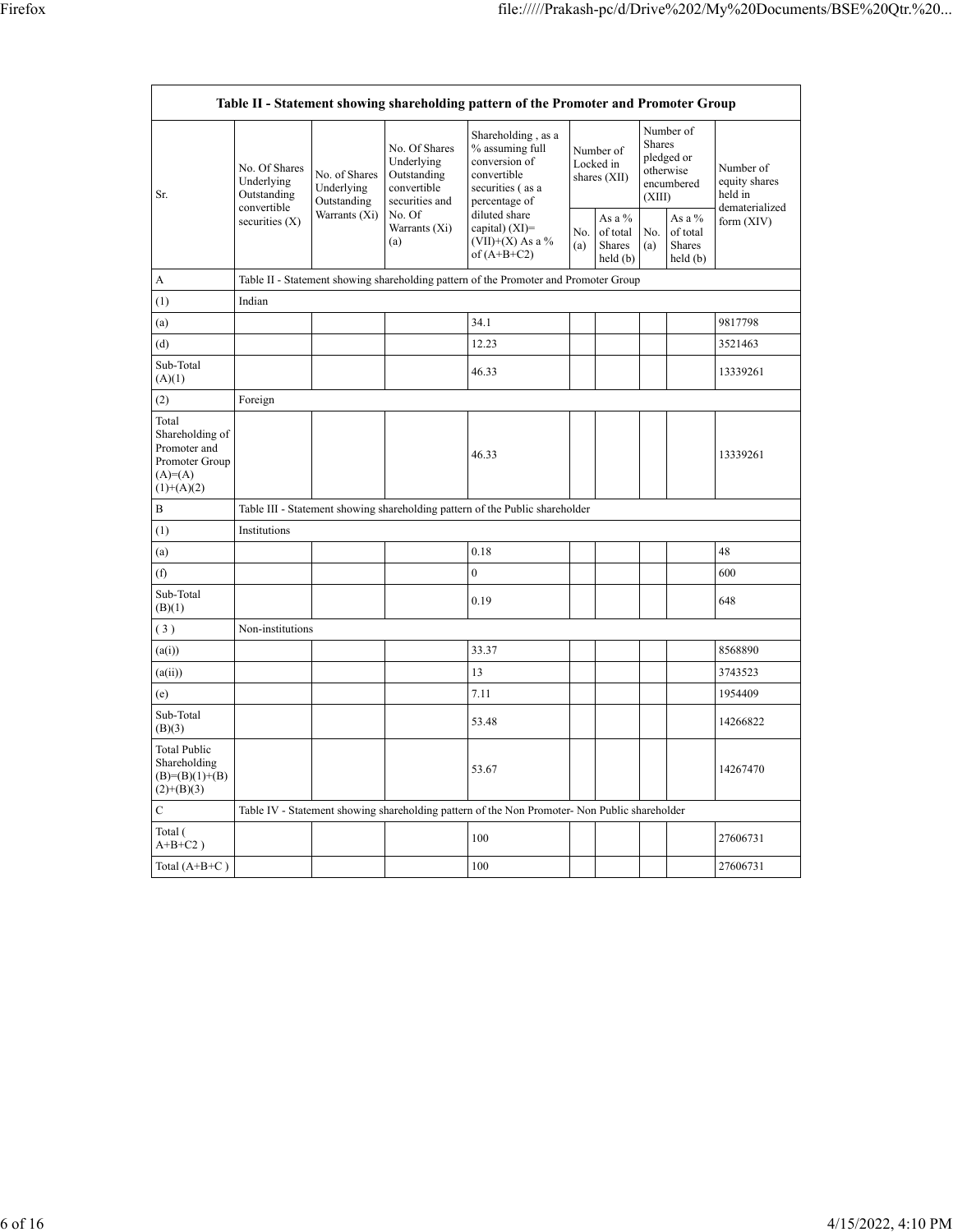| Individuals/Hindu undivided Family                                                                                                                                                       |                                                               |                                      |                                |                                       |                          |  |  |  |  |
|------------------------------------------------------------------------------------------------------------------------------------------------------------------------------------------|---------------------------------------------------------------|--------------------------------------|--------------------------------|---------------------------------------|--------------------------|--|--|--|--|
| Searial No.                                                                                                                                                                              | $\mathbf{1}$                                                  | 2                                    | 3                              | $\overline{4}$                        |                          |  |  |  |  |
| Name of the<br>Shareholders (I)                                                                                                                                                          | <b>UNNATI PRAVIN</b><br><b>SHETH</b>                          | <b>SONIYA PRAVIN</b><br><b>SHETH</b> | PRAVIN VRAJLAL<br><b>SHETH</b> | <b>BHAVESH PRAVIN</b><br><b>SHETH</b> | Click here to go<br>back |  |  |  |  |
| PAN(II)                                                                                                                                                                                  | AUPPS6260F                                                    | BMXPS8589Q                           | AAHPS7949D                     | AAGPS7481K                            | Total                    |  |  |  |  |
| No. of fully paid<br>up equity shares<br>held (IV)                                                                                                                                       | 2329                                                          | 11000                                | 3554873                        | 6249596                               | 9817798                  |  |  |  |  |
| No. Of Partly paid-<br>up equity shares<br>held (V)                                                                                                                                      |                                                               |                                      |                                |                                       |                          |  |  |  |  |
| No. Of shares<br>underlying<br>Depository<br>Receipts (VI)                                                                                                                               |                                                               |                                      |                                |                                       |                          |  |  |  |  |
| Total nos. shares<br>$\text{held (VII)} =$<br>$(IV)+(V)+(VI)$                                                                                                                            | 2329                                                          | 11000                                | 3554873                        | 6249596                               | 9817798                  |  |  |  |  |
| Shareholding as a<br>% of total no. of<br>shares (calculated<br>as per SCRR,<br>1957) (VIII) As a<br>% of $(A+B+C2)$                                                                     | 0.01                                                          | 0.04                                 | 12.35                          | 21.71                                 | 34.1                     |  |  |  |  |
|                                                                                                                                                                                          | Number of Voting Rights held in each class of securities (IX) |                                      |                                |                                       |                          |  |  |  |  |
| Class eg:X                                                                                                                                                                               | 2329                                                          | 11000                                | 3554873                        | 6249596                               | 9817798                  |  |  |  |  |
| Class eg:y                                                                                                                                                                               |                                                               |                                      |                                |                                       |                          |  |  |  |  |
| Total                                                                                                                                                                                    | 2329                                                          | 11000                                | 3554873                        | 6249596                               | 9817798                  |  |  |  |  |
| Total as a % of<br>Total Voting rights                                                                                                                                                   | 0.01                                                          | 0.04                                 | 12.35                          | 21.71                                 | 34.1                     |  |  |  |  |
| No. Of Shares<br>Underlying<br>Outstanding<br>convertible<br>securities $(X)$                                                                                                            |                                                               |                                      |                                |                                       |                          |  |  |  |  |
| No. of Shares<br>Underlying<br>Outstanding<br>Warrants (Xi)                                                                                                                              |                                                               |                                      |                                |                                       |                          |  |  |  |  |
| No. Of Shares<br>Underlying<br>Outstanding<br>convertible<br>securities and No.<br>Of Warrants (Xi)<br>(a)                                                                               |                                                               |                                      |                                |                                       |                          |  |  |  |  |
| Shareholding, as a<br>% assuming full<br>conversion of<br>convertible<br>securities (as a<br>percentage of<br>diluted share<br>capital) (XI)=<br>$(VII)+(Xi)(a)$ As a<br>% of $(A+B+C2)$ | 0.01                                                          | 0.04                                 | 12.35                          | 21.71                                 | 34.1                     |  |  |  |  |
| Number of Locked in shares (XII)                                                                                                                                                         |                                                               |                                      |                                |                                       |                          |  |  |  |  |
| No. (a)<br>As a % of total                                                                                                                                                               |                                                               |                                      |                                |                                       |                          |  |  |  |  |
| Shares held (b)                                                                                                                                                                          |                                                               |                                      |                                |                                       |                          |  |  |  |  |
|                                                                                                                                                                                          | Number of Shares pledged or otherwise encumbered (XIII)       |                                      |                                |                                       |                          |  |  |  |  |
| No. (a)                                                                                                                                                                                  |                                                               |                                      |                                |                                       |                          |  |  |  |  |
| As a % of total<br>Shares held (b)                                                                                                                                                       |                                                               |                                      |                                |                                       |                          |  |  |  |  |
| Number of equity<br>shares held in<br>dematerialized<br>form (XIV)                                                                                                                       | 2329                                                          | 11000                                | 3554873                        | 6249596                               | 9817798                  |  |  |  |  |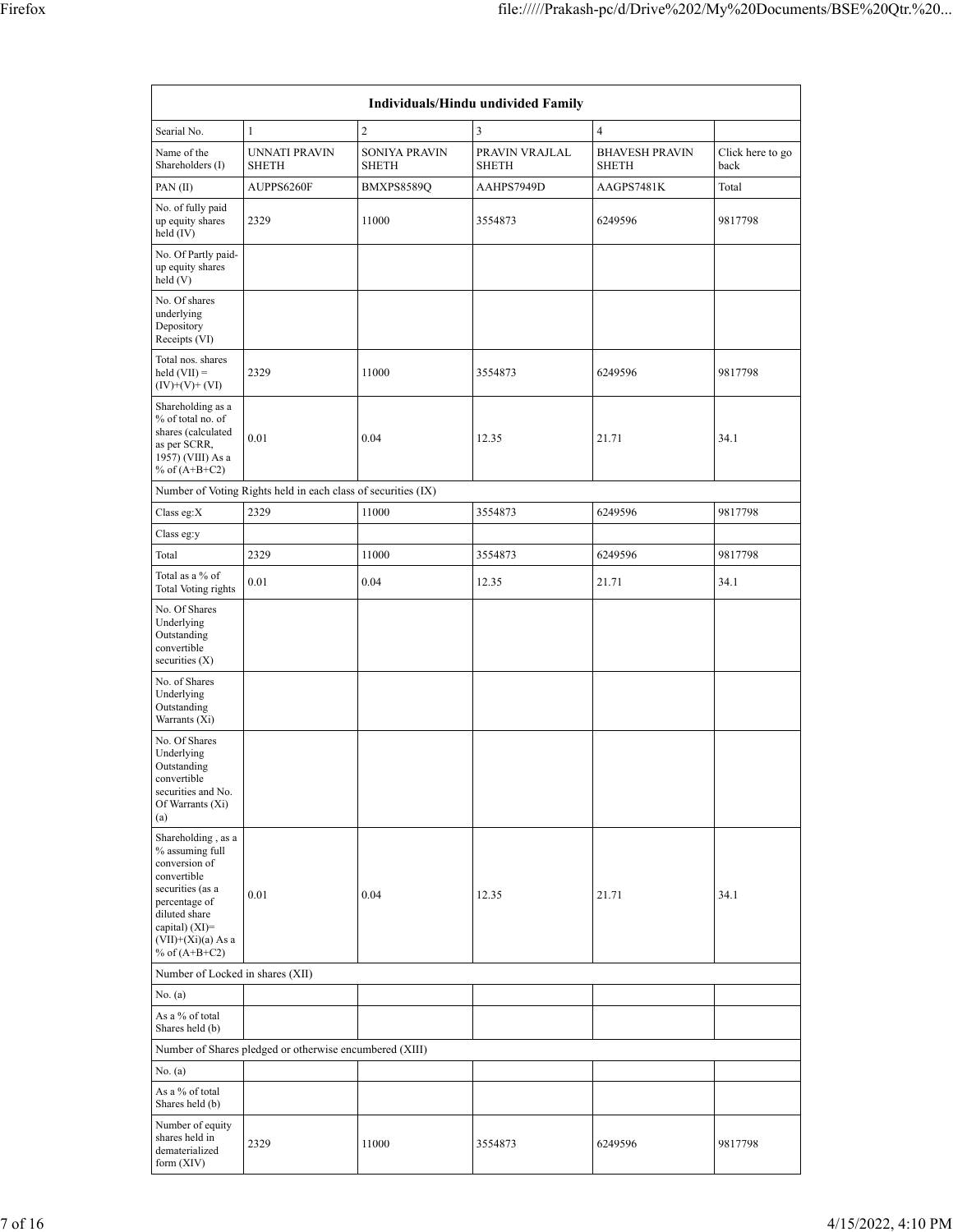Reason for not providing PAN

| Reason for not providing PAN    |          |                |          |          |  |  |  |  |  |
|---------------------------------|----------|----------------|----------|----------|--|--|--|--|--|
| Reason for not<br>providing PAN |          |                |          |          |  |  |  |  |  |
| Shareholder type                | Promoter | Promoter Group | Promoter | Promoter |  |  |  |  |  |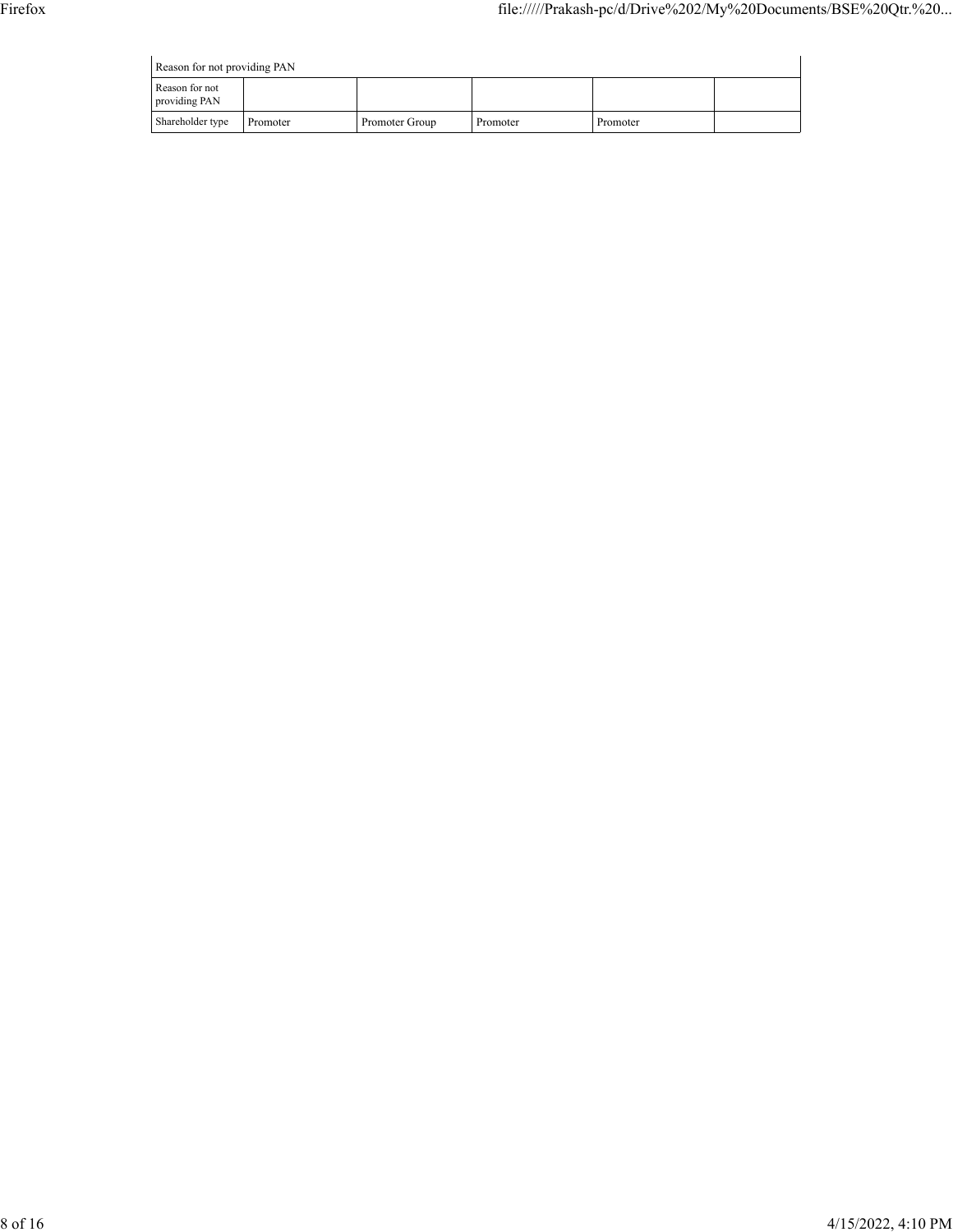|                                                                                                                                                                     | Any Other (specify)                                           |                       |
|---------------------------------------------------------------------------------------------------------------------------------------------------------------------|---------------------------------------------------------------|-----------------------|
| Searial No.                                                                                                                                                         | $\mathbf{1}$                                                  |                       |
| Category                                                                                                                                                            | <b>Bodies Corporate</b>                                       | Click here to go back |
| Name of the<br>Shareholders (I)                                                                                                                                     | GAYATRI PIPES AND FITTINGS PRIVATE LIMITED                    |                       |
| PAN(II)                                                                                                                                                             | AAACG2107R                                                    | Total                 |
| No. of the<br>Shareholders (I)                                                                                                                                      | 1                                                             | 1                     |
| No. of fully paid<br>up equity shares<br>held $(IV)$                                                                                                                | 3521463                                                       | 3521463               |
| No. Of Partly paid-<br>up equity shares<br>held (V)                                                                                                                 |                                                               |                       |
| No. Of shares<br>underlying<br>Depository<br>Receipts (VI)                                                                                                          |                                                               |                       |
| Total nos. shares<br>held $(VII) =$<br>$(IV)+(V)+(VI)$                                                                                                              | 3521463                                                       | 3521463               |
| Shareholding as a<br>% of total no. of<br>shares (calculated<br>as per SCRR,<br>1957) (VIII) As a<br>% of $(A+B+C2)$                                                | 12.23                                                         | 12.23                 |
|                                                                                                                                                                     | Number of Voting Rights held in each class of securities (IX) |                       |
| Class eg: X                                                                                                                                                         | 3521463                                                       | 3521463               |
| Class eg:y                                                                                                                                                          |                                                               |                       |
| Total                                                                                                                                                               | 3521463                                                       | 3521463               |
| Total as a % of<br><b>Total Voting rights</b>                                                                                                                       | 12.23                                                         | 12.23                 |
| No. Of Shares<br>Underlying<br>Outstanding<br>convertible<br>securities $(X)$                                                                                       |                                                               |                       |
| No. of Shares<br>Underlying<br>Outstanding<br>Warrants (Xi)                                                                                                         |                                                               |                       |
| No. Of Shares<br>Underlying<br>Outstanding<br>convertible<br>securities and No.<br>Of Warrants (Xi)<br>(a)                                                          |                                                               |                       |
| Shareholding, as a<br>% assuming full<br>conversion of<br>convertible<br>securities (as a<br>percentage of<br>diluted share<br>capital) (XI)=<br>$(VII)+(X)$ As a % | 12.23                                                         | 12.23                 |
| of $(A+B+C2)$                                                                                                                                                       |                                                               |                       |
| Number of Locked in shares (XII)                                                                                                                                    |                                                               |                       |
| No. (a)                                                                                                                                                             |                                                               |                       |
| As a % of total<br>Shares held (b)                                                                                                                                  |                                                               |                       |
|                                                                                                                                                                     | Number of Shares pledged or otherwise encumbered (XIII)       |                       |
| No. (a)                                                                                                                                                             |                                                               |                       |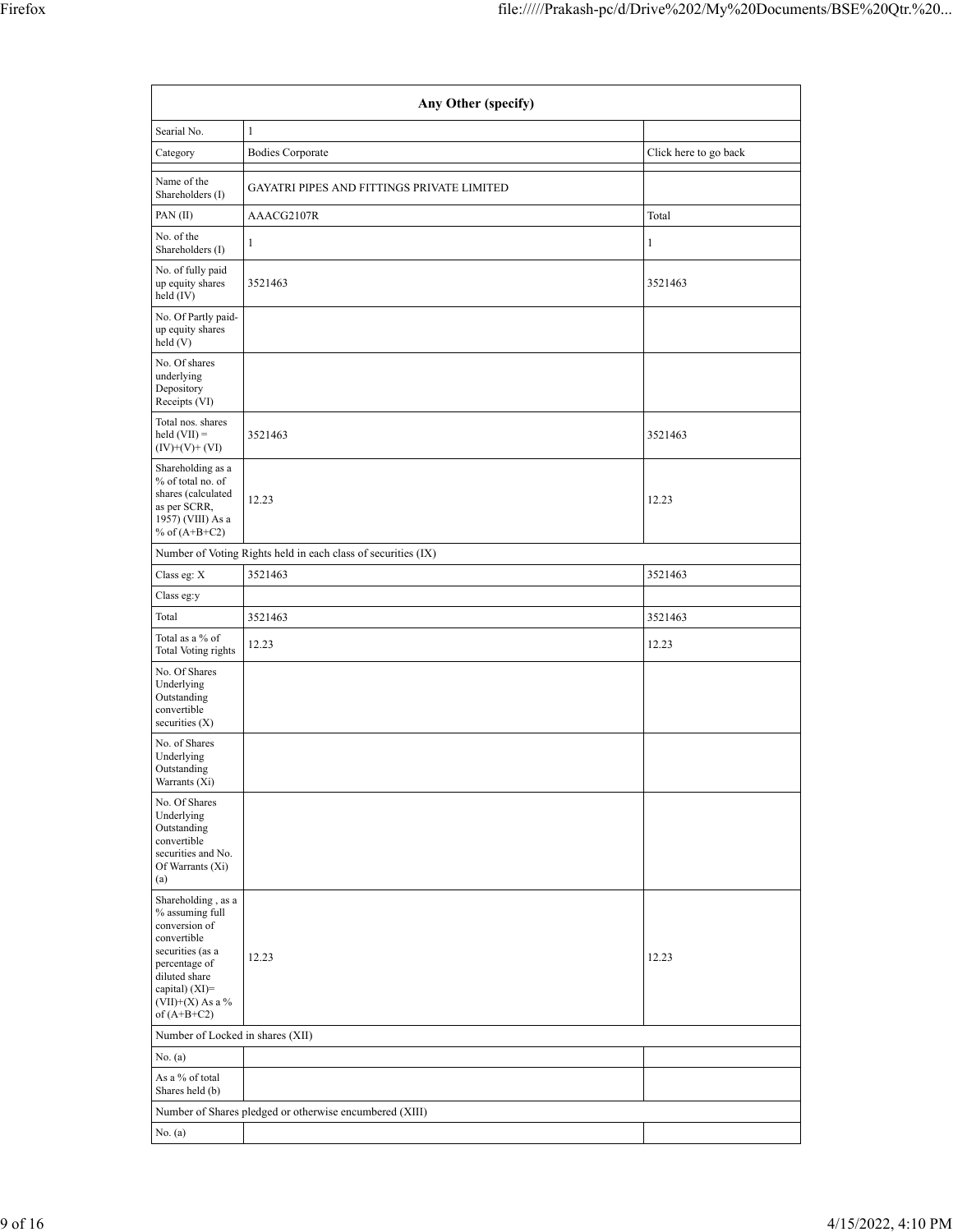| As a % of total<br>Shares held (b)                                   |                |         |
|----------------------------------------------------------------------|----------------|---------|
| Number of equity<br>shares held in<br>dematerialized<br>form $(XIV)$ | 3521463        | 3521463 |
| Reason for not providing PAN                                         |                |         |
| Reason for not<br>providing PAN                                      |                |         |
| Shareholder type                                                     | Promoter Group |         |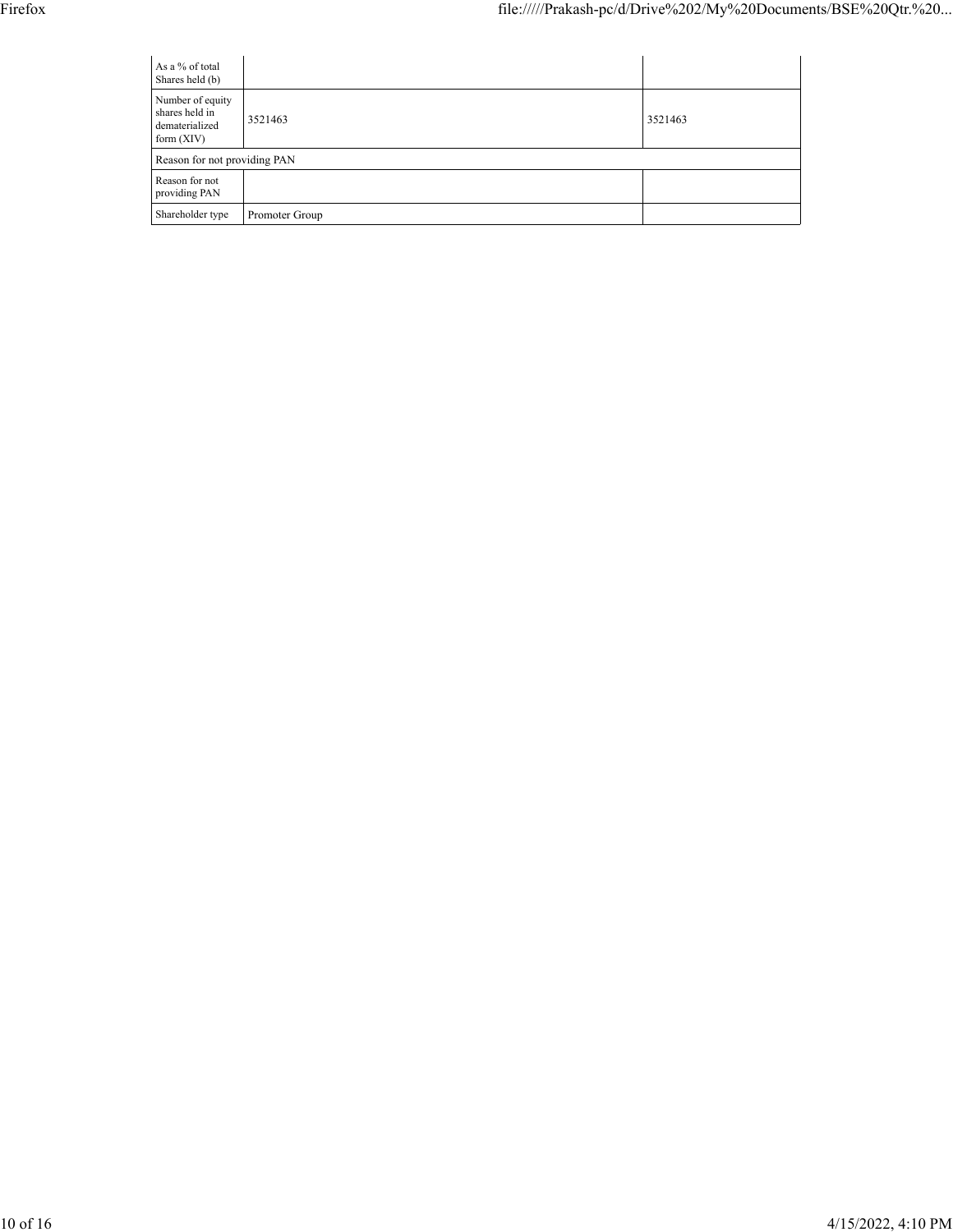| Individuals - ii. Individual shareholders holding nominal share capital in excess of Rs. 2 lakhs.                                                                                       |                                                               |                       |  |  |  |  |  |  |  |
|-----------------------------------------------------------------------------------------------------------------------------------------------------------------------------------------|---------------------------------------------------------------|-----------------------|--|--|--|--|--|--|--|
| Searial No.                                                                                                                                                                             | $\mathbf{1}$                                                  |                       |  |  |  |  |  |  |  |
| Name of the<br>Shareholders (I)                                                                                                                                                         | ANIL JAYRAMDAS AGARWAL                                        | Click here to go back |  |  |  |  |  |  |  |
| PAN(II)                                                                                                                                                                                 | ADPPA3794B                                                    | Total                 |  |  |  |  |  |  |  |
| No. of fully paid<br>up equity shares<br>held (IV)                                                                                                                                      | 375710                                                        | 375710                |  |  |  |  |  |  |  |
| No. Of Partly paid-<br>up equity shares<br>held (V)                                                                                                                                     |                                                               |                       |  |  |  |  |  |  |  |
| No. Of shares<br>underlying<br>Depository<br>Receipts (VI)                                                                                                                              |                                                               |                       |  |  |  |  |  |  |  |
| Total nos. shares<br>$\text{held (VII)} =$<br>$(IV)+(V)+(VI)$                                                                                                                           | 375710                                                        | 375710                |  |  |  |  |  |  |  |
| Shareholding as a<br>% of total no. of<br>shares (calculated<br>as per SCRR,<br>1957) (VIII) As a<br>% of $(A+B+C2)$                                                                    | 1.3                                                           | 1.3                   |  |  |  |  |  |  |  |
|                                                                                                                                                                                         | Number of Voting Rights held in each class of securities (IX) |                       |  |  |  |  |  |  |  |
| Class eg: X                                                                                                                                                                             | 375710                                                        | 375710                |  |  |  |  |  |  |  |
| Class eg:y                                                                                                                                                                              |                                                               |                       |  |  |  |  |  |  |  |
| Total                                                                                                                                                                                   | 375710                                                        | 375710                |  |  |  |  |  |  |  |
| Total as a % of<br>Total Voting rights                                                                                                                                                  | 1.3                                                           | 1.3                   |  |  |  |  |  |  |  |
| No. Of Shares<br>Underlying<br>Outstanding<br>convertible<br>securities $(X)$                                                                                                           |                                                               |                       |  |  |  |  |  |  |  |
| No. of Shares<br>Underlying<br>Outstanding<br>Warrants (Xi)                                                                                                                             |                                                               |                       |  |  |  |  |  |  |  |
| No. Of Shares<br>Underlying<br>Outstanding<br>convertible<br>securities and No.<br>Of Warrants (Xi)<br>(a)                                                                              |                                                               |                       |  |  |  |  |  |  |  |
| Shareholding, as a<br>% assuming full<br>conversion of<br>convertible<br>securities (as a<br>percentage of<br>diluted share<br>capital) $(XI)$ =<br>$(VII)+(X)$ As a %<br>of $(A+B+C2)$ | 1.3                                                           | 1.3                   |  |  |  |  |  |  |  |
| Number of Locked in shares (XII)                                                                                                                                                        |                                                               |                       |  |  |  |  |  |  |  |
| No. (a)                                                                                                                                                                                 |                                                               |                       |  |  |  |  |  |  |  |
| As a % of total<br>Shares held (b)                                                                                                                                                      |                                                               |                       |  |  |  |  |  |  |  |
| Number of equity<br>shares held in<br>dematerialized<br>form (XIV)                                                                                                                      | 375710                                                        | 375710                |  |  |  |  |  |  |  |
| Reason for not providing PAN                                                                                                                                                            |                                                               |                       |  |  |  |  |  |  |  |
| Reason for not<br>providing PAN                                                                                                                                                         |                                                               |                       |  |  |  |  |  |  |  |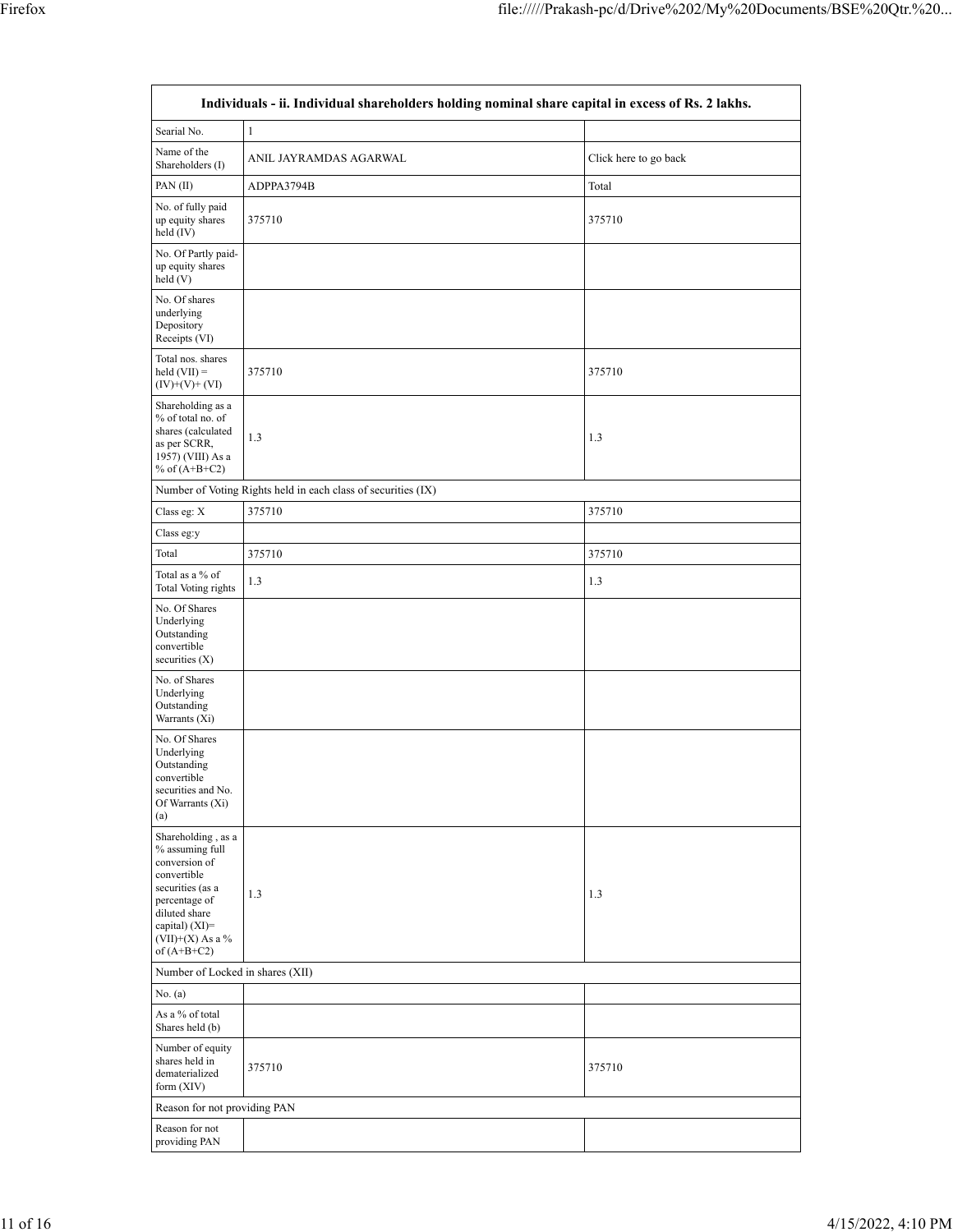|                                                                                                                                                                                         |                                                               |                     | Any Other (specify)                                  |                         |                            |                              |
|-----------------------------------------------------------------------------------------------------------------------------------------------------------------------------------------|---------------------------------------------------------------|---------------------|------------------------------------------------------|-------------------------|----------------------------|------------------------------|
| Searial No.                                                                                                                                                                             | $\mathbf{1}$                                                  | $\overline{c}$      | 3                                                    | $\overline{\mathbf{4}}$ | 5                          | 6                            |
| Category                                                                                                                                                                                | Overseas<br>Corporate Bodies                                  | Clearing<br>Members | <b>Bodies Corporate</b>                              | <b>HUF</b>              | <b>Bodies</b><br>Corporate | Non-Resident<br>Indian (NRI) |
| Category / More<br>than 1 percentage                                                                                                                                                    | Category                                                      | Category            | More than 1 percentage of<br>shareholding            | Category                | Category                   | Category                     |
| Name of the<br>Shareholders (I)                                                                                                                                                         |                                                               |                     | <b>BHARAT CAPITAL AND</b><br><b>HOLDINGS LIMITED</b> |                         |                            |                              |
| PAN(II)                                                                                                                                                                                 |                                                               |                     | AABCB3634K                                           |                         |                            |                              |
| No. of the<br>Shareholders (I)                                                                                                                                                          | 5                                                             | 32                  | $\mathbf{1}$                                         | 294                     | 89                         | 327                          |
| No. of fully paid<br>up equity shares<br>held $(IV)$                                                                                                                                    | 47664                                                         | 70095               | 351500                                               | 569070                  | 612145                     | 746889                       |
| No. Of Partly paid-<br>up equity shares<br>held(V)                                                                                                                                      |                                                               |                     |                                                      |                         |                            |                              |
| No. Of shares<br>underlying<br>Depository<br>Receipts (VI)                                                                                                                              |                                                               |                     |                                                      |                         |                            |                              |
| Total nos. shares<br>$\text{held (VII)} =$<br>$(IV)+(V)+(VI)$                                                                                                                           | 47664                                                         | 70095               | 351500                                               | 569070                  | 612145                     | 746889                       |
| Shareholding as a<br>% of total no. of<br>shares (calculated<br>as per SCRR,<br>1957) (VIII) As a<br>% of $(A+B+C2)$                                                                    | 0.17                                                          | 0.24                | 1.22                                                 | 1.98                    | 2.13                       | 2.59                         |
|                                                                                                                                                                                         | Number of Voting Rights held in each class of securities (IX) |                     |                                                      |                         |                            |                              |
| Class eg: X                                                                                                                                                                             | 47664                                                         | 70095               | 351500                                               | 569070                  | 612145                     | 746889                       |
| Class eg:y                                                                                                                                                                              |                                                               |                     |                                                      |                         |                            |                              |
| Total                                                                                                                                                                                   | 47664                                                         | 70095               | 351500                                               | 569070                  | 612145                     | 746889                       |
| Total as a % of<br>Total Voting rights                                                                                                                                                  | 0.17                                                          | 0.24                | 1.22                                                 | 1.98                    | 2.13                       | 2.59                         |
| No. Of Shares<br>Underlying<br>Outstanding<br>convertible<br>securities $(X)$                                                                                                           |                                                               |                     |                                                      |                         |                            |                              |
| No. of Shares<br>Underlying<br>Outstanding<br>Warrants (Xi)                                                                                                                             |                                                               |                     |                                                      |                         |                            |                              |
| No. Of Shares<br>Underlying<br>Outstanding<br>convertible<br>securities and No.<br>Of Warrants (Xi)<br>(a)                                                                              |                                                               |                     |                                                      |                         |                            |                              |
| Shareholding, as a<br>% assuming full<br>conversion of<br>convertible<br>securities (as a<br>percentage of<br>diluted share<br>capital) $(XI)$ =<br>$(VII)+(X)$ As a %<br>of $(A+B+C2)$ | 0.17                                                          | 0.24                | 1.22                                                 | 1.98                    | 2.13                       | 2.59                         |
| Number of Locked in shares (XII)                                                                                                                                                        |                                                               |                     |                                                      |                         |                            |                              |
| No. (a)                                                                                                                                                                                 |                                                               |                     |                                                      |                         |                            |                              |
| As a % of total<br>Shares held (b)                                                                                                                                                      |                                                               |                     |                                                      |                         |                            |                              |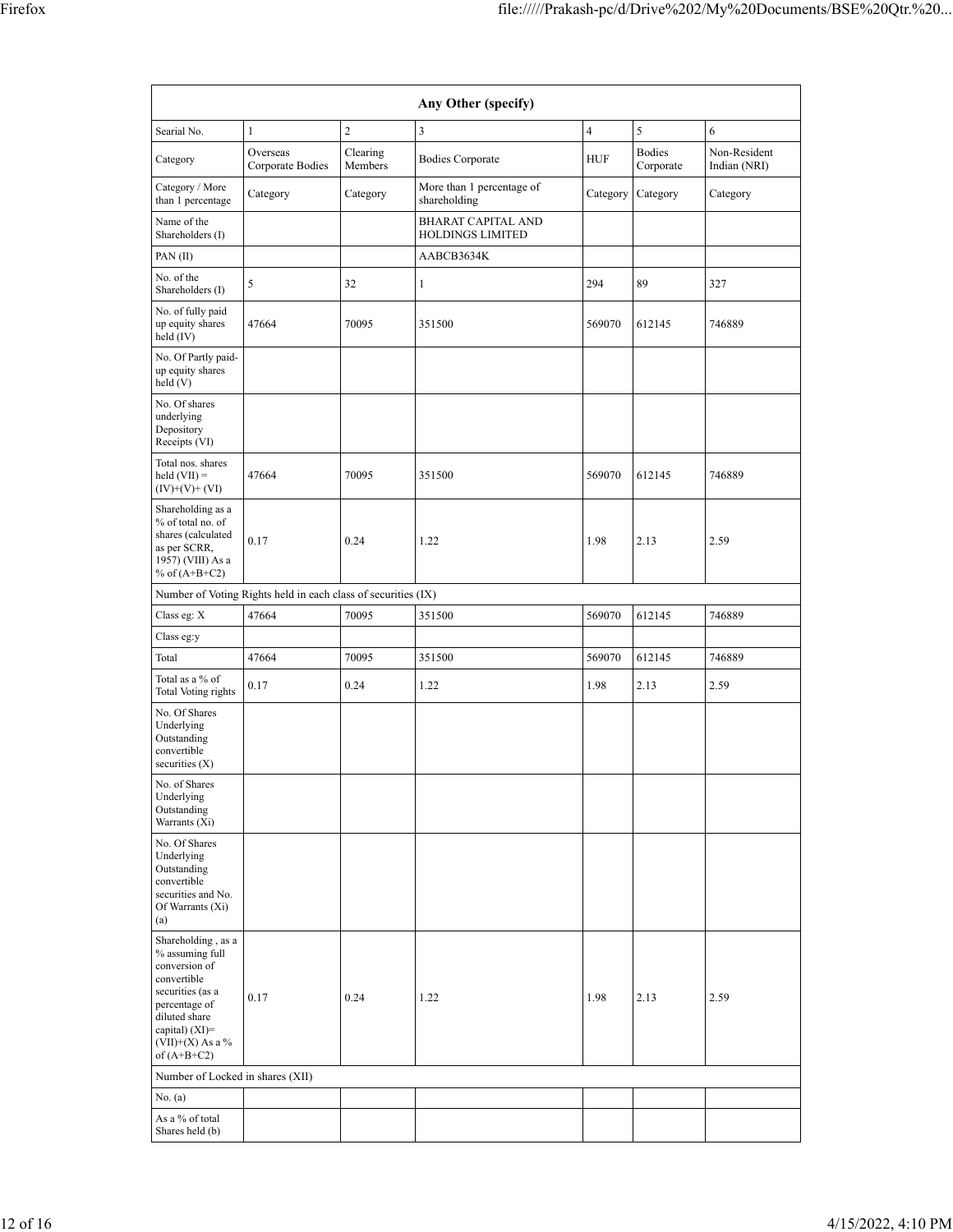| Number of equity<br>shares held in<br>dematerialized<br>form $(XIV)$ | 0 | 70095 | 351500 | 567960 | 571765 | 744589 |
|----------------------------------------------------------------------|---|-------|--------|--------|--------|--------|
| Reason for not providing PAN                                         |   |       |        |        |        |        |
| Reason for not<br>providing PAN                                      |   |       |        |        |        |        |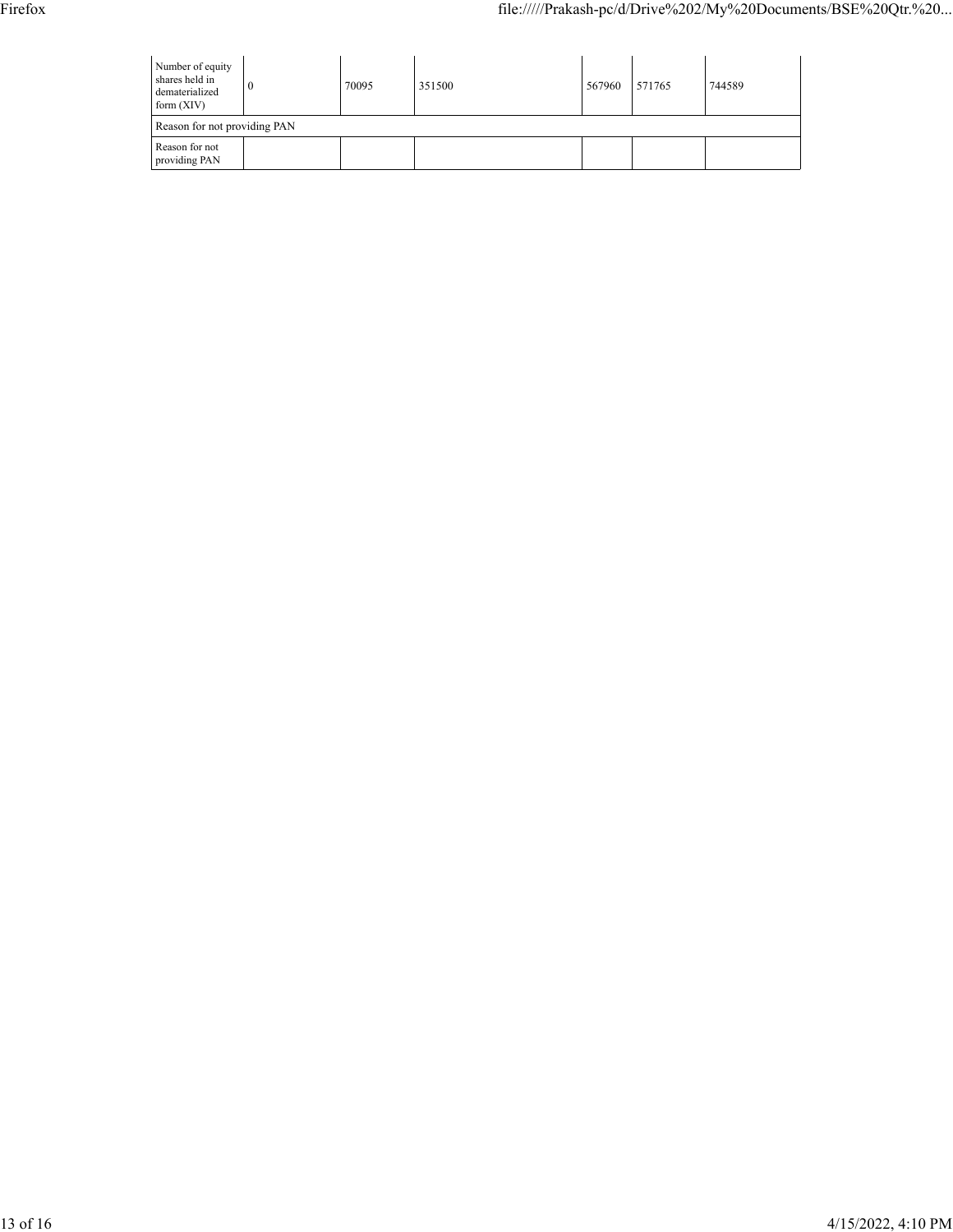| Any Other (specify)                                                                                                                                                                  |                                                               |  |  |  |  |  |  |  |
|--------------------------------------------------------------------------------------------------------------------------------------------------------------------------------------|---------------------------------------------------------------|--|--|--|--|--|--|--|
| Searial No.                                                                                                                                                                          |                                                               |  |  |  |  |  |  |  |
| Category                                                                                                                                                                             |                                                               |  |  |  |  |  |  |  |
| Category / More<br>than 1 percentage                                                                                                                                                 |                                                               |  |  |  |  |  |  |  |
| Name of the<br>Shareholders (I)                                                                                                                                                      | Click here to go back                                         |  |  |  |  |  |  |  |
| PAN(II)                                                                                                                                                                              | Total                                                         |  |  |  |  |  |  |  |
| No. of the<br>Shareholders (I)                                                                                                                                                       | 747                                                           |  |  |  |  |  |  |  |
| No. of fully paid<br>up equity shares<br>held $(IV)$                                                                                                                                 | 2045863                                                       |  |  |  |  |  |  |  |
| No. Of Partly paid-<br>up equity shares<br>held (V)                                                                                                                                  |                                                               |  |  |  |  |  |  |  |
| No. Of shares<br>underlying<br>Depository<br>Receipts (VI)                                                                                                                           |                                                               |  |  |  |  |  |  |  |
| Total nos. shares<br>$\text{held (VII)} =$<br>$(IV)+(V)+(VI)$                                                                                                                        | 2045863                                                       |  |  |  |  |  |  |  |
| Shareholding as a<br>% of total no. of<br>shares (calculated<br>as per SCRR,<br>1957) (VIII) As a<br>% of $(A+B+C2)$                                                                 | 7.11                                                          |  |  |  |  |  |  |  |
|                                                                                                                                                                                      | Number of Voting Rights held in each class of securities (IX) |  |  |  |  |  |  |  |
| Class eg: X                                                                                                                                                                          | 2045863                                                       |  |  |  |  |  |  |  |
| Class eg:y                                                                                                                                                                           |                                                               |  |  |  |  |  |  |  |
| Total                                                                                                                                                                                | 2045863                                                       |  |  |  |  |  |  |  |
| Total as a % of<br>Total Voting rights                                                                                                                                               | 7.11                                                          |  |  |  |  |  |  |  |
| No. Of Shares<br>Underlying<br>Outstanding<br>convertible<br>securities $(X)$                                                                                                        |                                                               |  |  |  |  |  |  |  |
| No. of Shares<br>Underlying<br>Outstanding<br>Warrants (Xi)                                                                                                                          |                                                               |  |  |  |  |  |  |  |
| No. Of Shares<br>Underlying<br>Outstanding<br>convertible<br>securities and No.<br>Of Warrants (Xi)<br>(a)                                                                           |                                                               |  |  |  |  |  |  |  |
| Shareholding, as a<br>% assuming full<br>conversion of<br>convertible<br>securities (as a<br>percentage of<br>diluted share<br>capital) (XI)=<br>$(VII)+(X)$ As a %<br>of $(A+B+C2)$ | 7.11                                                          |  |  |  |  |  |  |  |
| Number of Locked in shares (XII)                                                                                                                                                     |                                                               |  |  |  |  |  |  |  |
| No. (a)                                                                                                                                                                              |                                                               |  |  |  |  |  |  |  |
| As a % of total<br>Shares held (b)                                                                                                                                                   |                                                               |  |  |  |  |  |  |  |
| Number of equity<br>shares held in<br>dematerialized                                                                                                                                 | 1954409                                                       |  |  |  |  |  |  |  |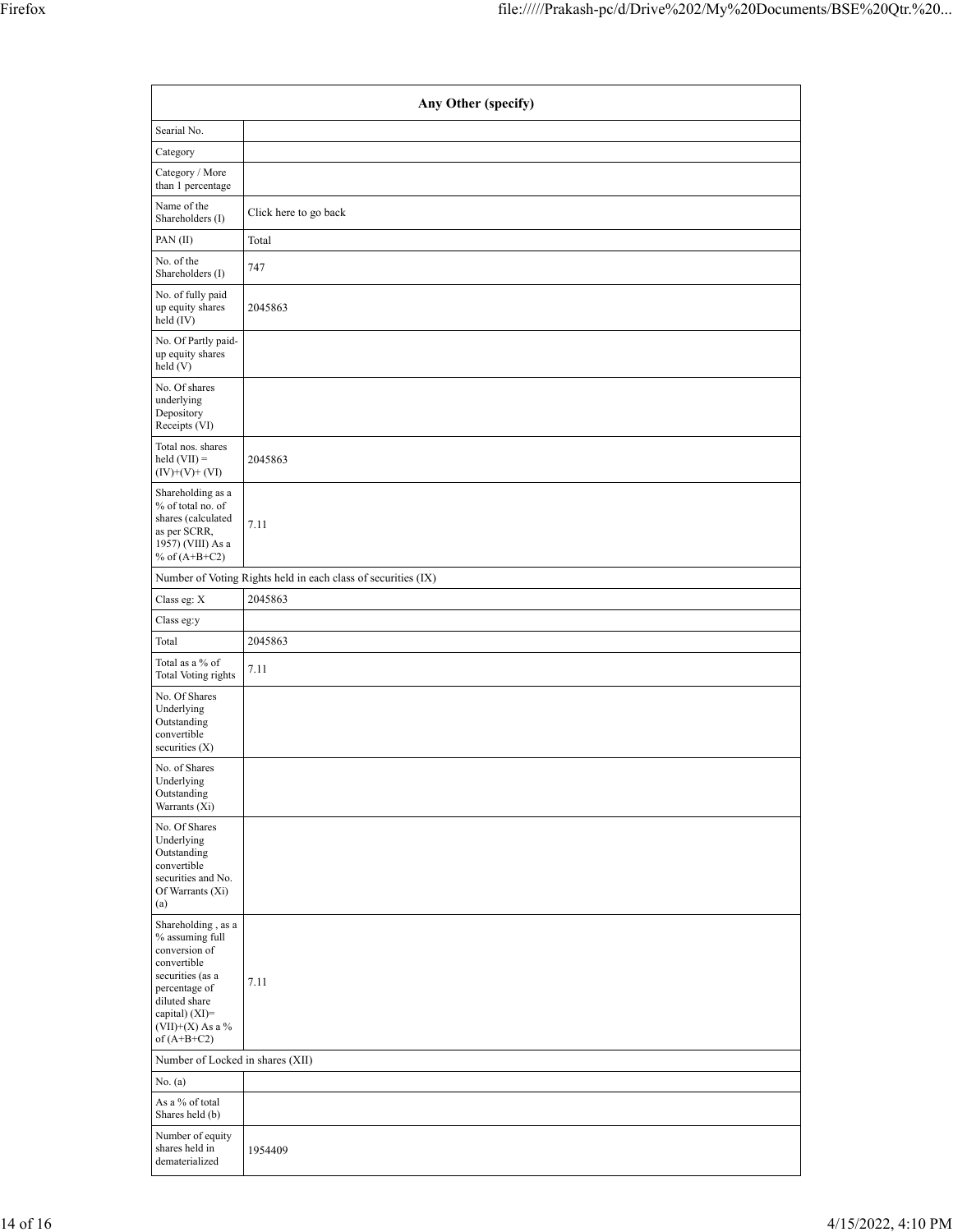| form $(XIV)$                    |  |
|---------------------------------|--|
| Reason for not providing PAN    |  |
| Reason for not<br>providing PAN |  |